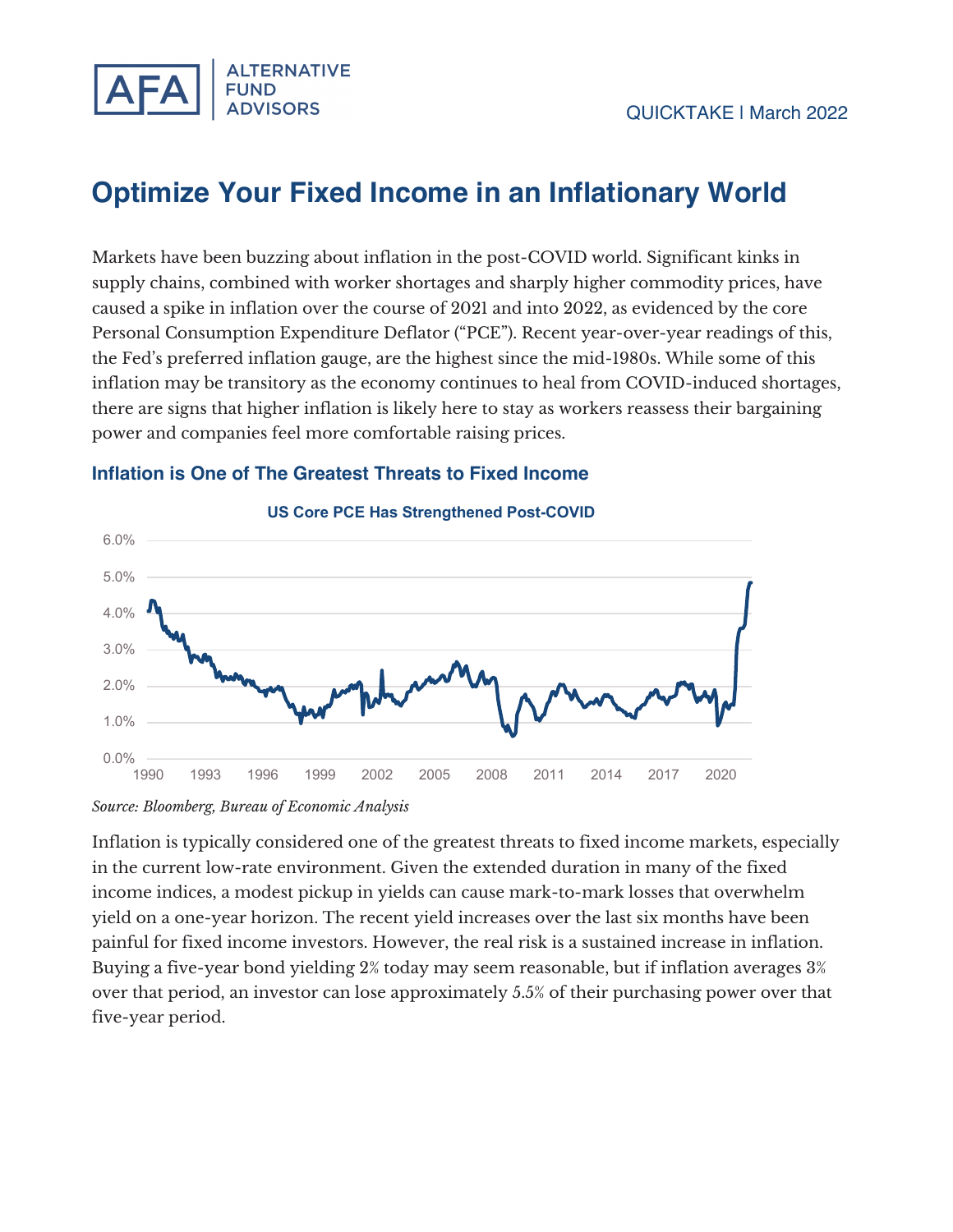

#### *Source: AFA Calculations, Bloomberg*

*Note: High-Yield Corporates = Bloomberg US High Yield Corporate Bond Index, Investment-Grade Corporates = Bloomberg US Corporate Bond Index, Emerging Market Bonds = Bloomberg Emerging Markets Sovereign Index, Private Credit = Cliffwater Direct Lending Index. Hypothetical returns calculated based upon the duration of these indexes as of 1/31/2022.*

## **Private Credit as a Potential Yield Enhancer**

So how does an investor maintain income while shielding their portfolio from the negative effects of higher inflation? At AFA, we believe that private credit strategies, when implemented correctly, provide an attractive option for investors seeking to maintain purchasing power in an inflationary world. Here are three reasons for our assertion:

- **Short Duration**: Many private credit strategies such as bridge or asset-based loans are typically between six months and three years long, which makes them relatively insensitive to interest rate moves. Should yields rise, the strategy can quickly reinvest any proceeds into a new higher-yielding instrument.
- **Floating Rate**: Many private credit strategies are also floating rate: their interest rate adjusts with rates at the front end of the yield curve. Consequently, Fed rate hikes can quickly translate into yield increases on many of these private credit holdings without enduring mark-to-market losses.
- **Improved Credit Profile**: Since private credit strategies are often secured by real assets, their credit profile typically improves with inflation because the value of the loan collateral often increases. Consider the example of a bridge loan strategy that finances an apartment building over an 18-month period. Inflation will likely increase the absolute value of that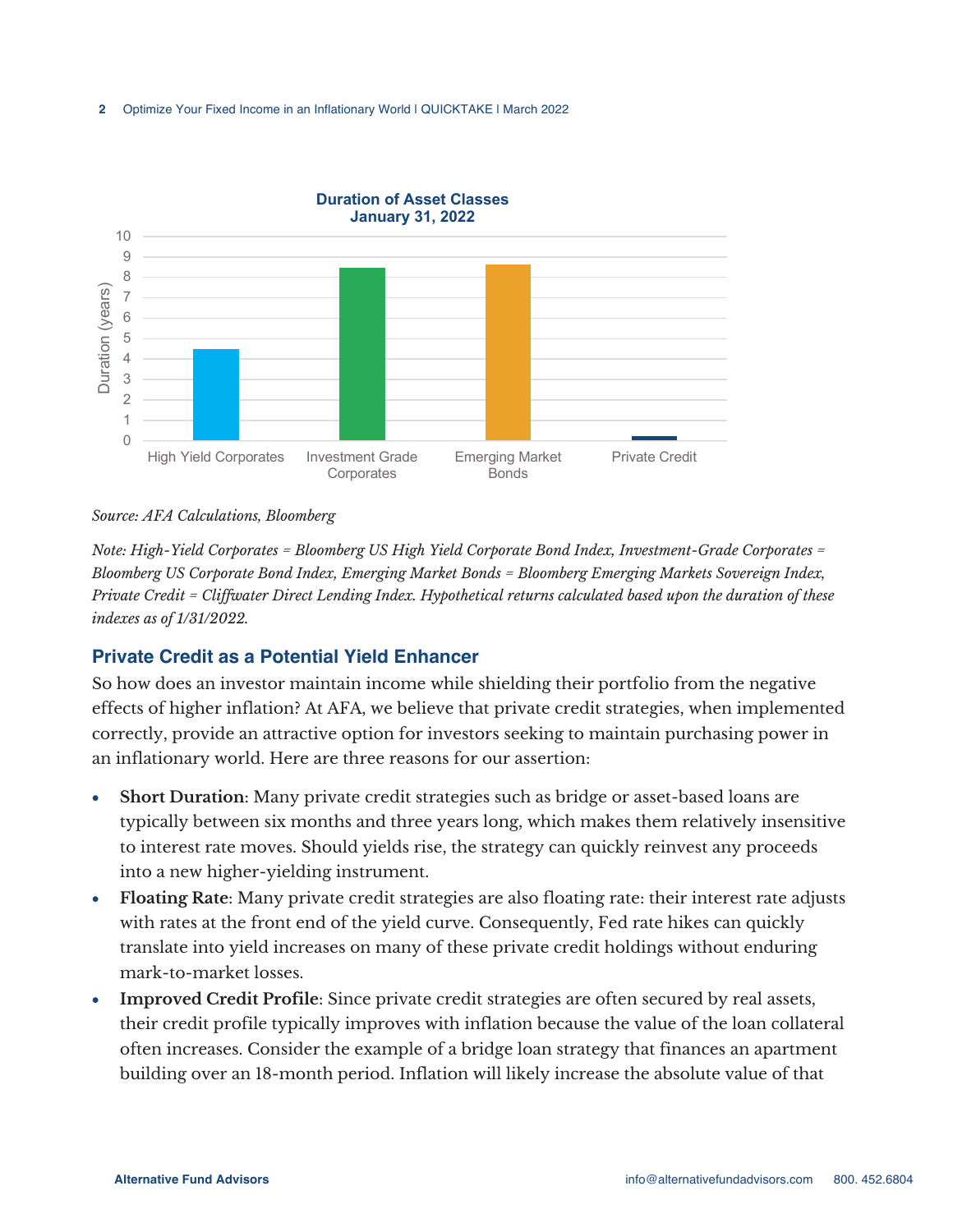apartment building over time, which in turn reduces the credit risk to the lender because a more valuable asset now backs the loan.

### **Duration May No Longer Hedge Stocks**

Given the view that higher inflation may threaten traditional fixed income, can an investmentgrade bond portfolio still act as a hedge to a stock portfolio? We do not think that is necessarily the case. While markets in the 1980s and 1990s experienced high but ultimately falling inflation, the 2000s and 2010s experienced tame inflation that ran below 2% for 72% of the months. With the scars of high inflation healed and the wounds largely forgotten, markets have no longer viewed inflation as a risk to asset prices. This dynamic has meant that the relationship between bonds and stocks, which was firmly positive in the 1980s and 1990s, turned notably negative in the new millennium.



*Source: Bloomberg, AFA Calculations Correlations calculated utilizing monthly returns and a 36-month lookback window*

Over the last few decades, when stocks have rallied, bonds have generally struggled, with the opposite occurring during stock selloffs when investors flock to high-quality bonds. In these scenarios, rates were largely a proxy for the risk environment in the absence of inflation risk.

Today, we are concerned that that this relationship may once again invert, with stocks and bonds moving in the same direction and markets viewing inflation as a serious risk to the economy. Bonds may sell off due to continually hot inflation, and equities—especially those most sensitive to a lower-for-longer Fed path—may follow suit. Therefore, we believe it's prudent for investors to re-evaluate fixed income portfolios to prepare for a scenario where stocks and bonds move in tandem, instead of hedging against one another.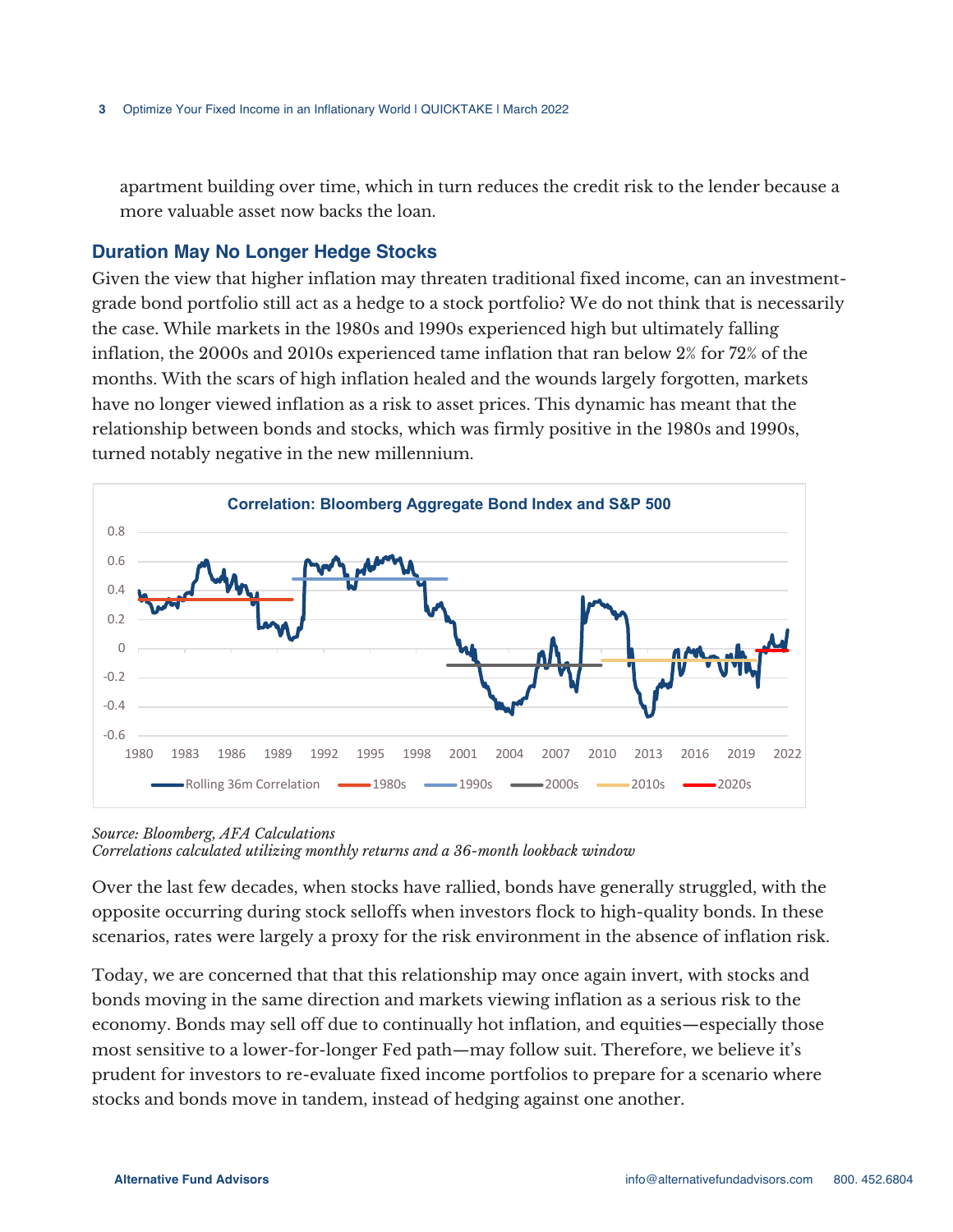# **Closing Thoughts**

At AFA, we are confident that a private credit strategy is well positioned to provide attractive returns in an inflationary environment. We believe returns will outpace inflation due to the short duration and floating rate of the cash flows, along with the improved credit profiles as asset values inflate. Further, multi-asset portfolios may benefit from the inclusion of private credit as stock-bond correlations increase in an inflationary environment.

#### **DISCLOSURES AND INDEX DEFINTIONS**

**Past performance does not guarantee future results.** Index performance is not indicative of fund performance. To obtain fund performance click here.

**Investors should carefully consider the Fund's investment objectives, risks, charges, and expenses before investing. This information is included in the Fund Prospectus and a copy may be obtained by calling 800-452-6804 or by contacting us here. Read the prospectus carefully before you invest.**

**Investments in debt securities typically decrease when interest rates rise. This risk is usually greater for longer-term debt securities. Investments in lower rated and non-rated securities present a great risk of loss to principal and interest than higher rated securities.**

An investment in the Fund involves a high degree of risk. An investment in the Fund should be viewed only as part of an overall investment program and you should invest only if you can sustain a complete loss of your principal. Please read the prospectus carefully. An investment in the Fund is subject to, among others, the following risks:

The Fund is not intended as a complete investment program but rather the Fund is designed to help investors diversify into private credit investments.

The Fund is a "nondiversified" management investment company registered under the Investment Company Act of 1940. Since the Fund is non-diversified, it is subject to higher reduction of capital and volatility than a fund more proportionately allocated among a large number of securities.

An investment in the Fund involves risk. The Fund is new with no significant operating history by which to evaluate its potential performance. There can be no assurance that the Fund's strategy will be successful.

The Fund may use leverage its investments by "borrowing." The use of leverage increases both risk of loss and profit potential. The Fund is subject to large shareholder transaction risks which may cause the Fund to sell portfolio securities at times when it would not otherwise do to so satisfy large shareholder redemptions.

Shares of the Fund are not listed on any securities exchange and it is not anticipated that a secondary market for shares will develop. Shares are appropriate only for those investors who can tolerate a high degree of risk, do not require a liquid investment.

There is no assurance that you will be able to tender your shares when or in the amount that you desire. Although the Fund will offer quarterly liquidity through a quarterly repurchase process, an investor may not be able to sell or otherwise liquidate all their shares tendered during a quarterly repurchase offer.